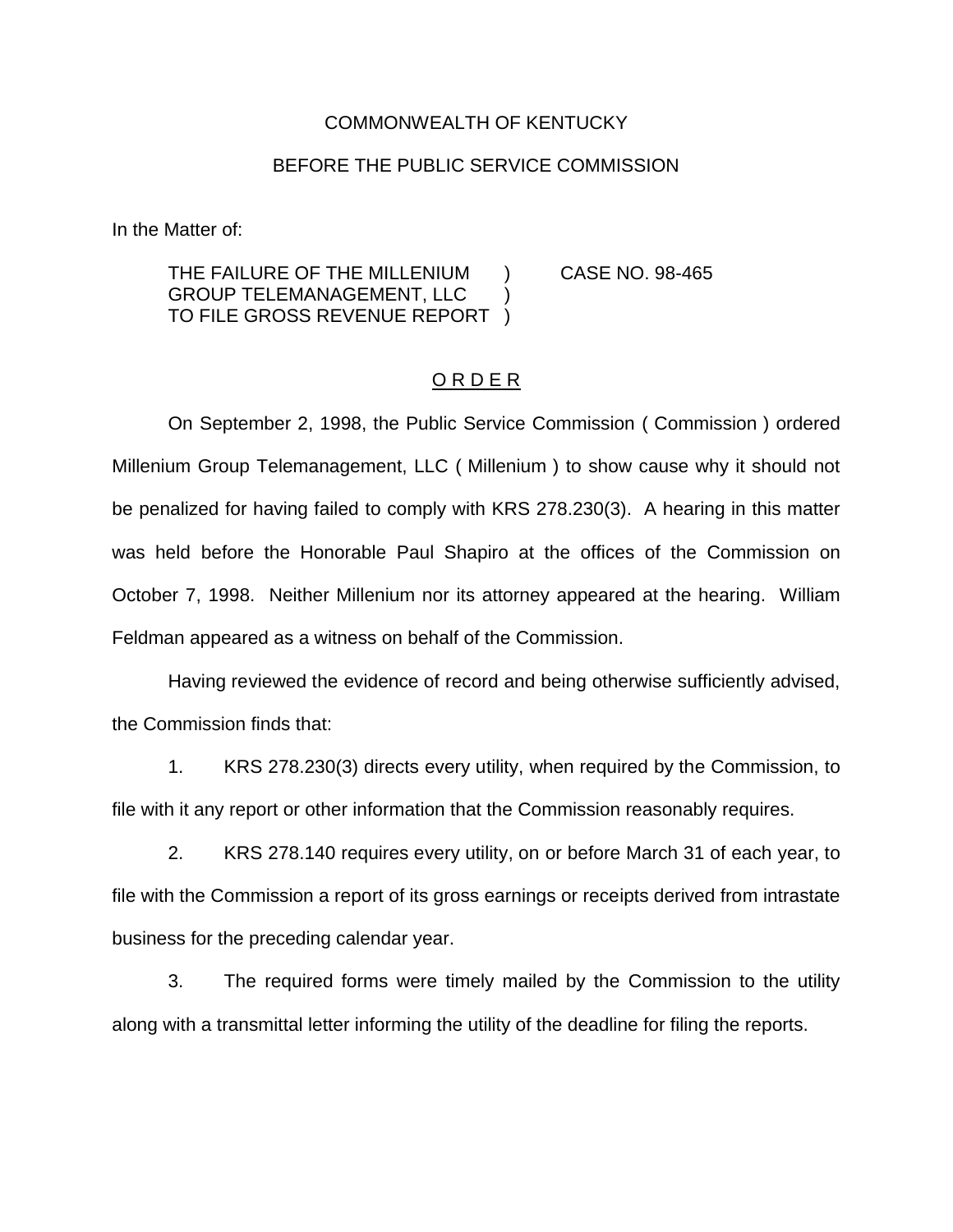4. As of the date of this Order, a gross revenue report has not been filed with this Commission by Millenium for calendar year 1997.

5. KRS 278.990(1) provides that if any utility willfully violates any of the provisions of KRS Chapter 278 or any regulation promulgated thereunder it shall be subject to a civil penalty to be assessed by the Commission for each offense not less than \$25.00 nor more than \$2,500.

6. Millenium has willfully failed to comply with KRS 278.230(3).

7. Millenium should be assessed a penalty of \$250 for its willful failure to comply with KRS 278.230(3).

IT IS THEREFORE ORDERED that:

1. Millenium is assessed a penalty of \$250 for its willful violation of KRS 278.230(3).

2. Millenium shall pay the assessed penalty within 20 days of the date of this Order. Payment shall be made by certified check or money order made payable to Treasurer, Commonwealth of Kentucky and shall be mailed or delivered to the Office of General Counsel, Public Service Commission of Kentucky, 730 Schenkel Lane, P.O. Box 615, Frankfort, Kentucky 40602.

3. Within 20 days of the date of this Order, Millenium shall file with the Commission a completed gross revenue report for the 1997 calendar year.

-2-